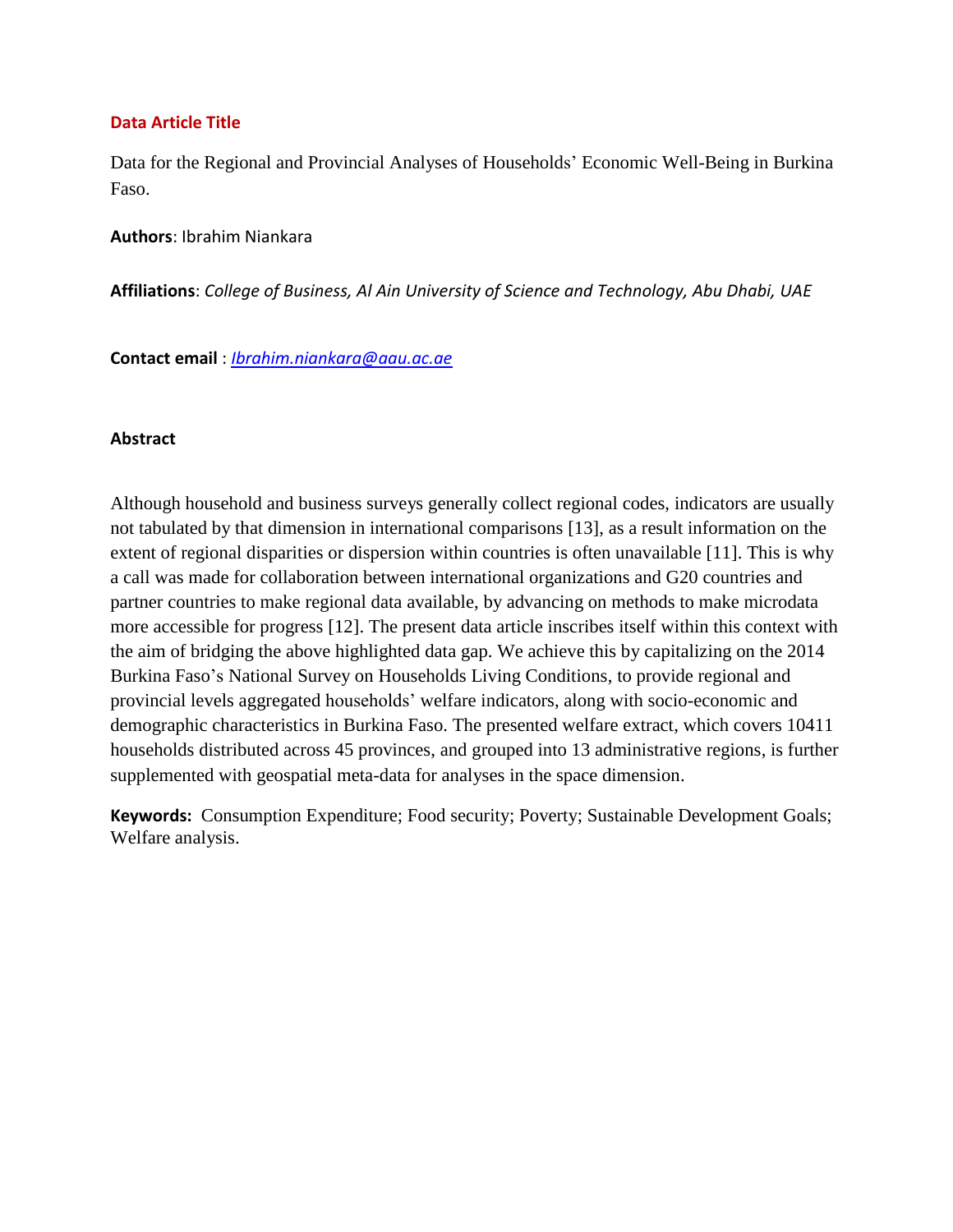#### **Specifications Table**

| Subject area                 | Economics                                                                                                                                                                                                                                                                                                                                                                                                                                                                                                           |
|------------------------------|---------------------------------------------------------------------------------------------------------------------------------------------------------------------------------------------------------------------------------------------------------------------------------------------------------------------------------------------------------------------------------------------------------------------------------------------------------------------------------------------------------------------|
| More specific subject area   | Development Economics, Welfare Economics                                                                                                                                                                                                                                                                                                                                                                                                                                                                            |
| Type of data                 | Table                                                                                                                                                                                                                                                                                                                                                                                                                                                                                                               |
| How data was acquired        | Extracted from round 4 of the 2014 Household Survey "Enquete Intégrale sur<br>les Conditions de Vie des Ménages (EICVM)" or "National Survey on<br>Household Living Conditions" in Burkina Faso at<br>http://www.insd.bf/n/nada/index.php/catalog/ECVM                                                                                                                                                                                                                                                              |
| Data format                  | R format data                                                                                                                                                                                                                                                                                                                                                                                                                                                                                                       |
| <b>Experimental factors</b>  | Welfare indicators, Socio-Economic and demographic Variables, Household<br>Total spending on food and non-food consumption, Regional and Provincial<br>levels Geospatial meta-data.                                                                                                                                                                                                                                                                                                                                 |
| <b>Experimental features</b> | Retrospective cross-sectional probability sample, based on a two-stage<br>stratified design targeting 12 households in each of 905 Primary sampling<br>units, for an initial sample size of approximately 10860 households. Geospatial<br>meta-data for 13 administrative regions and 45 provinces.                                                                                                                                                                                                                 |
| Data source location         | It is a nationally representative survey, covering all 13 administrative regions<br>and 45 provinces of Burkina Faso. Its Universe includes all households living<br>in the country at the time of the survey, but excludes group households such as<br>academic institutions, hospitals or military bases.                                                                                                                                                                                                         |
| Data accessibility           | The Data is included with this submission.                                                                                                                                                                                                                                                                                                                                                                                                                                                                          |
| Related research article     | Niankara, I. "Gender inequality in literacy status and its effects on<br>$\bullet$<br>households economic well-being in Burkina Faso: a semi parametric<br>bivariate sample selection modelling approach" International Journal of<br>Economics and Business Research 17(2), 218-242.<br>Niankara, I. "Education's effect on Food and Monetary Security in Burkina<br>٠<br>Faso: A Joint Semi-parametric and Spatial Analysis" African Journal of<br>Science, Technology, Innovation and Development (Under Review) |

## **Value of the Data**

- This data is valuable for understanding the distribution of welfare in Burkina Faso in terms of overall economic well-being, food and non-food wellness.
- It provides a unique opportunity to study households' behaviors in terms of food and nonfood consumption spending in Burkina Faso
- The spatial methods, data, and computer codes presented with this data article provides new angles that can benefit prospective households welfare analyses, but also inspire cross-country comparative welfare analyses.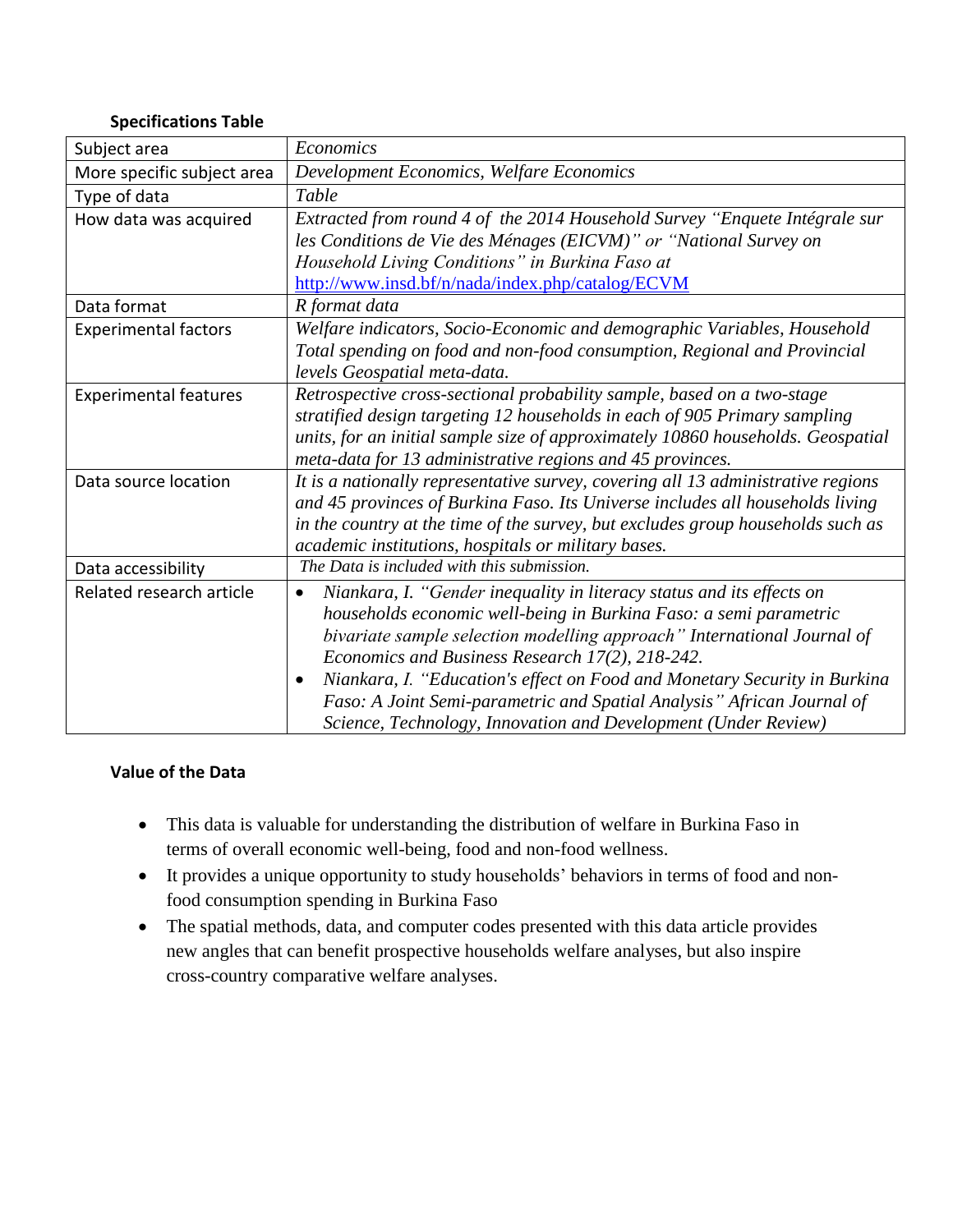### **1. Data**

**Variables Names**

This article presents the R data object "HhWelfareDataBF", which contains three R data frames "emc2014\_welfare", "ProvinceOutcomeDat2", and "regionOutcomeDat1" respectively. The first data frame "emc2014 welfare" is extracted from the 4th round of the 2014 National Survey on Household Living Conditions "Enquete Intégrale sur les Conditions de Vie des Ménages" [1]. It is a nationally representative sample with universe including all households living in the country at the time of the survey, but excluding group households such as academic institutions, hospitals , or military bases. The survey was administered by the National Institute for Statistics and Demo graphy "Institut Nationale de la Statistique et de la Démographie" (INSD) in Burkina Faso using face-to-face interviews from January to December 2014. The Maps 1 and 2 below show the geographical (regional and provincial) coverage of the data. Table (1) below describes the key experimental factors in the data.

| v afiadies | <b>Names</b>                                                            |
|------------|-------------------------------------------------------------------------|
| annee      | The year of the survey                                                  |
| hhid       | Household ID                                                            |
| grappe     | Primary Sampling Units (PSUs)                                           |
| menage     | Secondary Sampling Units (SSUs)                                         |
| region     | Household's administrative region of residency                          |
| province   | Household's province of residency                                       |
| milieu     | Household's place (rural/urban) of residency                            |
| hhweight   | Household's weight (coefficient of extrapolation)                       |
| hpwei      | Household weigh times household size                                    |
| hhsize     | Household's size                                                        |
| hgender    | Gender of the head of household                                         |
| hage       | Age of the head of household in years                                   |
| hmstat     | Head of household's marital status                                      |
| heduc      | Head of household's education level                                     |
| halpha     | Head of household's literacy status                                     |
| hactiv     | Head of household's status of occupation                                |
| hbranch    | Head of household's branch of activity                                  |
| hsins      | Head of household's institutional sector of activity                    |
| hgse       | Head of household's socio-economic status                               |
| strate     | <b>Regional Strata</b>                                                  |
| panel      | Round of interview                                                      |
| dalim      | Total household food consumption spending in CFA franc                  |
| dnalim     | Total household non-food consumption spending in CFA franc              |
| deptotnd   | Total nominal household (food and non-food) consumption spending in CFA |
| pcnorm     | Normalized annual personal consumption expenditure                      |
| zref       | Overall Poverty line for the year 2014                                  |
| $zref_f$   | Food poverty threshold for the year 2014                                |
| zref_nf    | Non-food poverty threshold for the year 2014                            |
| deflateur  | Spatial deflator                                                        |
| pcexp      | Welfare indicator (reel personal consumption expenditure)               |

| Table (1): Description of the primary variables contained in the R data object "emc2014_welfare" |
|--------------------------------------------------------------------------------------------------|
|--------------------------------------------------------------------------------------------------|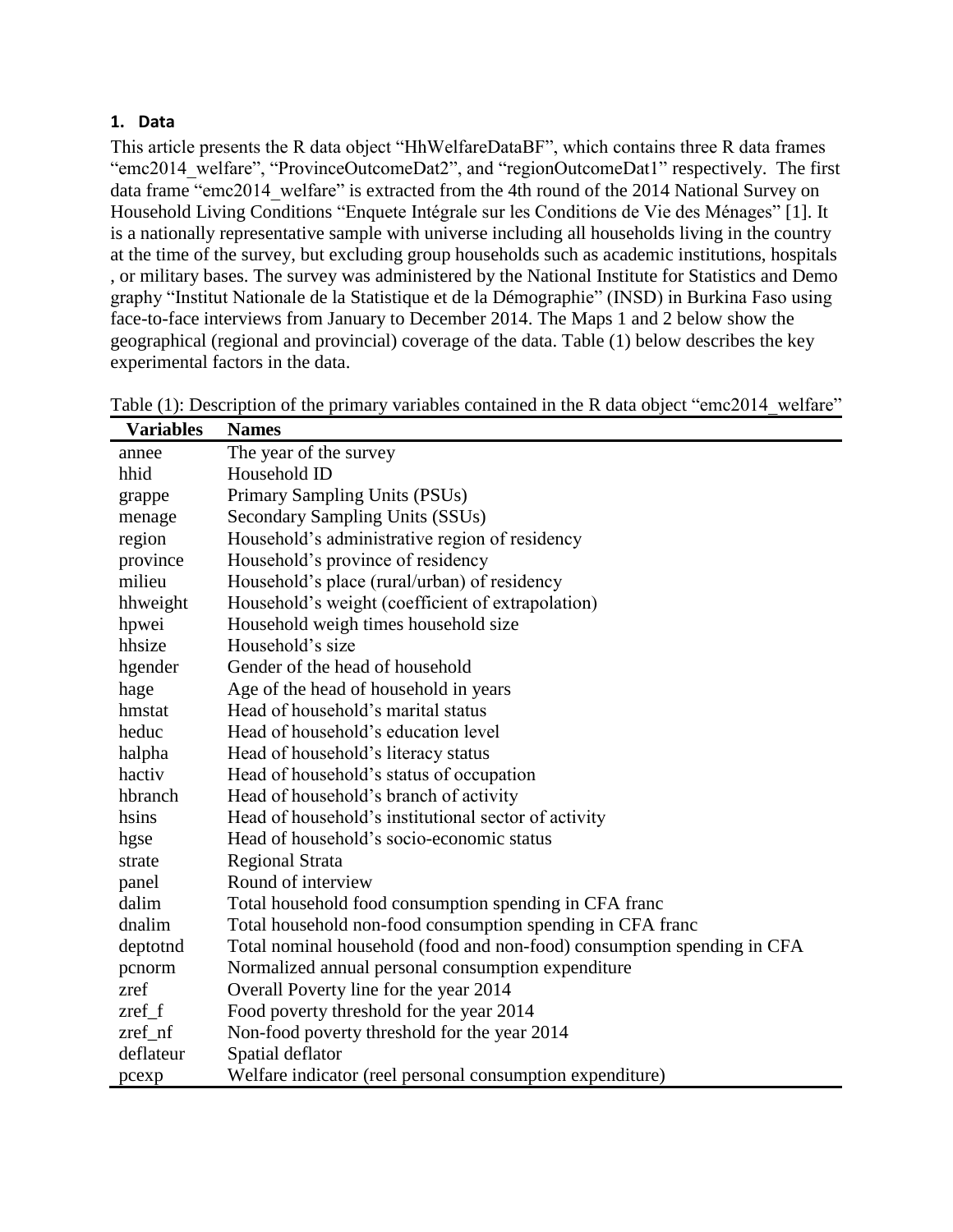The second data frame "ProvinceOutcomeDat2" with 45 observations is produced by splitting the first data set "emc2014\_welfare" into its provincial planes using "dplyr" [9], and then computing the mean, median and standard deviations for select key variables (see the attached R based computer codes for more details). Finally, the third data frame "regionOutcomeDat1" with 13 observations results from splitting "emc2014\_welfare" across its 13 regional planes, and then computing aggregated summary statistics as in the case of the second data frame (see also the attached R based computer codes for more details). The last two data frames are used in the provincial and regional data mapping presented in this articles after merging them with the corresponding geospatial coordinates from the GADM library [10].



**Map 1**: Spatial distribution of household count (right panel) and nominal average per-capita consumption spending (left panel) across the 45 provinces



**Map 2**: Spatial distribution of real per-capita consumption spending across the 13 administrative regions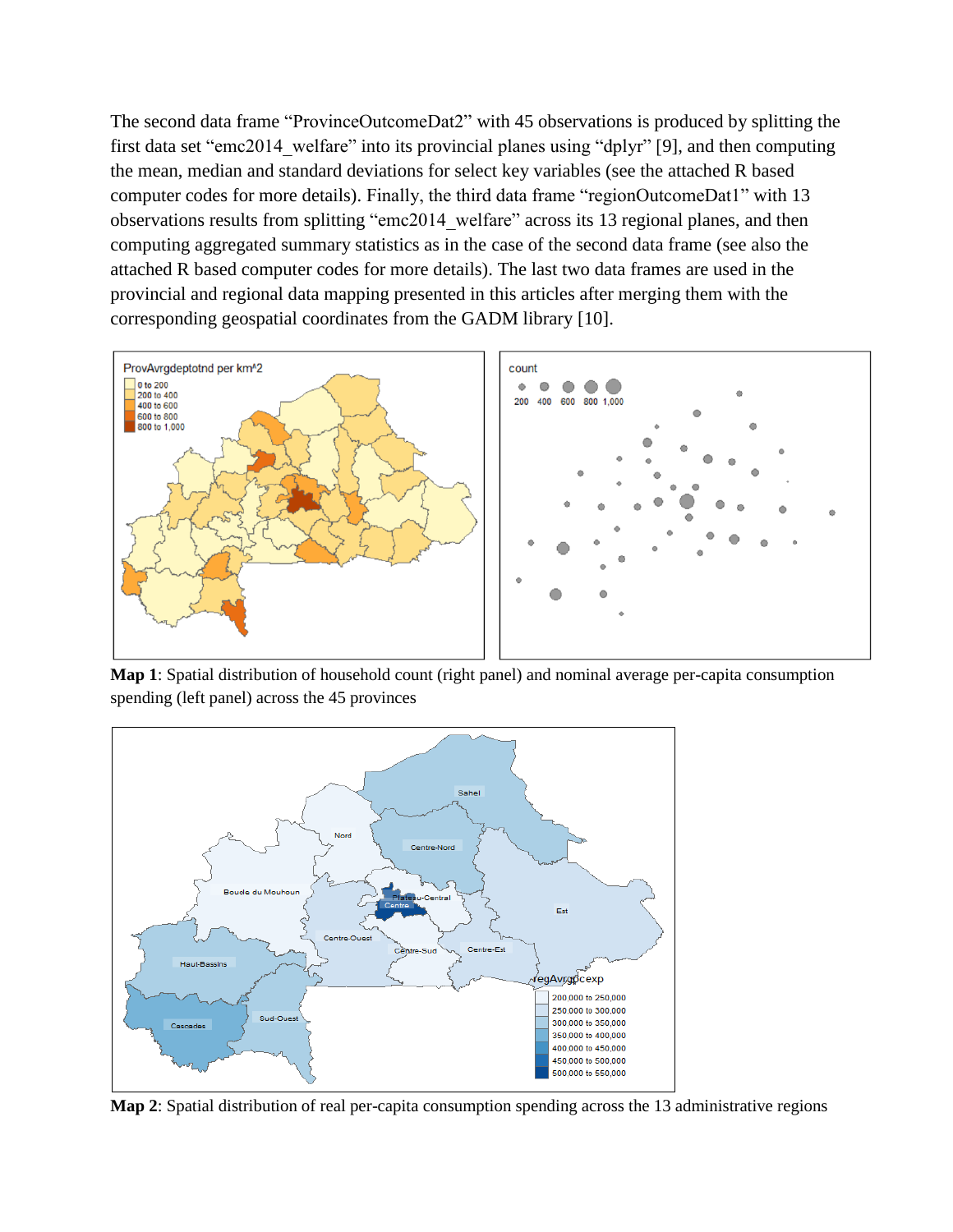### **1.1. Constructed Welfare Measures**

The market value of goods and services consumed by households is a generally accepted measure of economic well-being [2], [3]. Following [4] and [5] we rely on households' nominal per-capita consumption spending to construct qualitative welfare indicators.

## **1.1.1. Food wellness measure**

Represented by households' nominal per-capita spending on food consumption (CapSpendgF), it is constructed as the ratio of total household food consumption spending (dalim), and household size (hhsize).

## **1.1.2. Non-Food wellness measure**

Represented by households' nominal per-capita spending on non-food consumption (CapSpendgNF), it is constructed as the ratio of total household non-food consumption spending (danlim), and household size (hhsize).

# **1.1.3. Total Economic well-being measure**

Represented by households' nominal per-capita spending on food and non-food consumption (CapSpendg), it is constructed as the ratio of total household consumption spending (deptotnd), and household size (hhsize).

## **1.2. Qualitative welfare Indicators**

These are binary indicators constructed using the nominal welfare measures in table 1, with the corresponding food, non-food, and overall poverty lines for the year 2014.

## **1.2.1. Food Poverty indicator**

= { 1 ; CapSpendgF > <sup>0</sup> ; If CapSpendgF <sup>≤</sup> (1)

Where "CapSpendgF" and " $Poylinder$ " represent respectively the per-capita spending on food, and the food poverty line for 2014, which is equal to 102040 CFA Francs.

# **1.2.2. Non-food Poverty Indicator**

 $nfpovstat = \begin{cases} 1\ ; &\text{if} \quad \text{CapSpendgNF} > \text{PovlineNF} \ 0\ ; &\text{if} \quad \text{CapSpendgNF} \le \text{PovlineNF} \end{cases} \eqno{(2)}$ 

Where "CapSpendgNF" and " $PovlineNF$ " represent respectively the per-capita spending on nonfood consumption, and the non-food poverty line for 2014, which is equal to 51490 CFA Francs.

# **1.2.3. Overall Poverty Indicator**

= { 1 ; CapSpendg > <sup>0</sup> ; If CapSpendg <sup>≤</sup> (3)

Where "CapSpendg" and "Povline" represent respectively the overall per-capita spending on consumption, and the overall poverty line for 2014, which is equal to 153530 CFA Francs.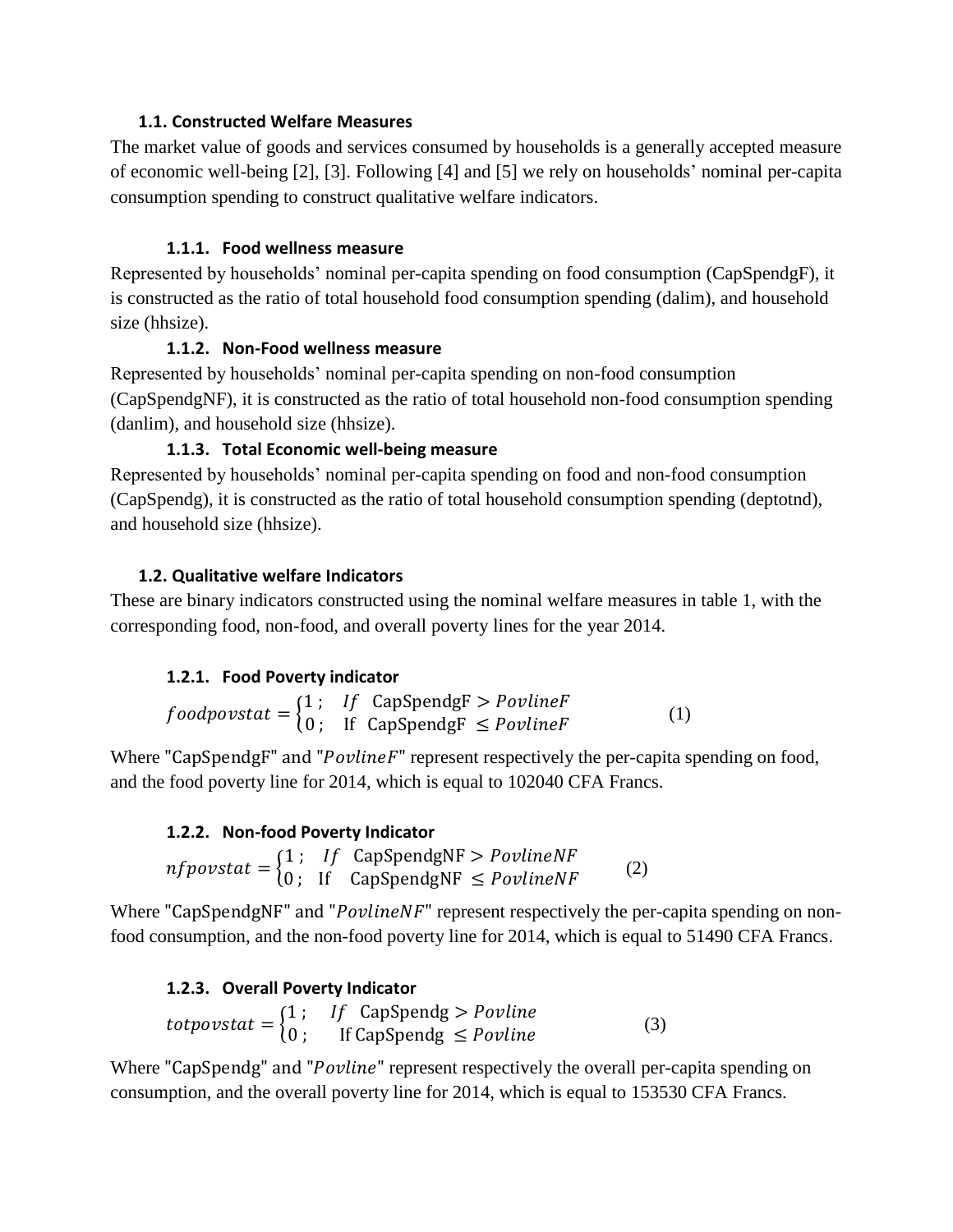### **2. Experimental Design, Materials, and Methods**

The 2014 EICVM Survey from which this data is extracted was administered in 4 rounds between January and December 2014, and designed to produce indicators that are comparable and harmonized as much as possible with international standards. The survey has a core questionnaire along with specialized modules, administered in one or more of the rounds for about 30 minutes each to a subsample of the entire sample. Its units of analysis are households and the individuals within them. Its scope covers among others household members characteristics; households economic situation; employment status of household members 15 years or older; education and access to ICTs; food safety and anthropometric measurements.

## **2.1. Sampling**

The survey uses a two-level stratified random sampling with weights that produce nationally representative estimates for households' annual per-capita consumption spending, and a wide range of demographic and socioeconomic characteristics for the civilian, non-institutionalized population in Burkina Faso. Primary sampling units (PSUs) are selected with probability proportional to their size, and the secondary sampling units (SSUs) or households selected with equal probability within those PSUs.

The annual size of the survey is kept fixed because of budgetary constraints and survey parameters such as design effect, coefficient or variation, and required precision level. This is also intended to take into account the significance of requirements at different levels of population grouping including national, regional, and area of residence. The survey produced an initial sample size of 10860 households, generated from randomly selecting 12 SSUs in each of the randomly drawn 905 PSUs from the first stage sampling.

## **2.2. Analyses Overview**

The data was mainly analyzed using the R statistical software [6], and summarized in tables (2 - 6) and figures (1-7). Excel was also used to produce the relative frequency bar charts (RFBC) presented in figures (8-17). Furthermore, eight additional dynamic web-based maps of the data are provided in the supplementary materials for possible online publication.

| Twore $(2)$ , buttoning y statistics for the constructed homining weither measures in revers and follow |                                   |          |         |                                |          |         |  |
|---------------------------------------------------------------------------------------------------------|-----------------------------------|----------|---------|--------------------------------|----------|---------|--|
|                                                                                                         | <b>Welfare measures in Levels</b> |          |         | <b>Logged Welfare Measures</b> |          |         |  |
|                                                                                                         | Food                              | Non-Food | Overall | Food                           | Non-Food | Overall |  |
| N                                                                                                       | 10411                             | 10411    | 10411   | 10411                          | 10411    | 10411   |  |
| <b>Minimum</b>                                                                                          | 14980                             | 8258     | 31940   | 9.62                           | 9.02     | 10.37   |  |
| Q1                                                                                                      | 64070                             | 54120    | 124200  | 11.07                          | 10.90    | 11.73   |  |
| Q2 (Median)                                                                                             | 93240                             | 82470    | 181500  | 11.44                          | 11.32    | 12.11   |  |
| <b>Mean</b>                                                                                             | 137900                            | 135100   | 273000  | 11.54                          | 11.44    | 12.22   |  |
| Q3                                                                                                      | 149300                            | 143600   | 292700  | 11.91                          | 11.87    | 12.59   |  |
| <b>Max</b>                                                                                              | 2208000                           | 2722000  | 4332000 | 14.61                          | 14.82    | 15.28   |  |

Table (2): Summary statistics for the constructed nominal welfare measures in levels and logged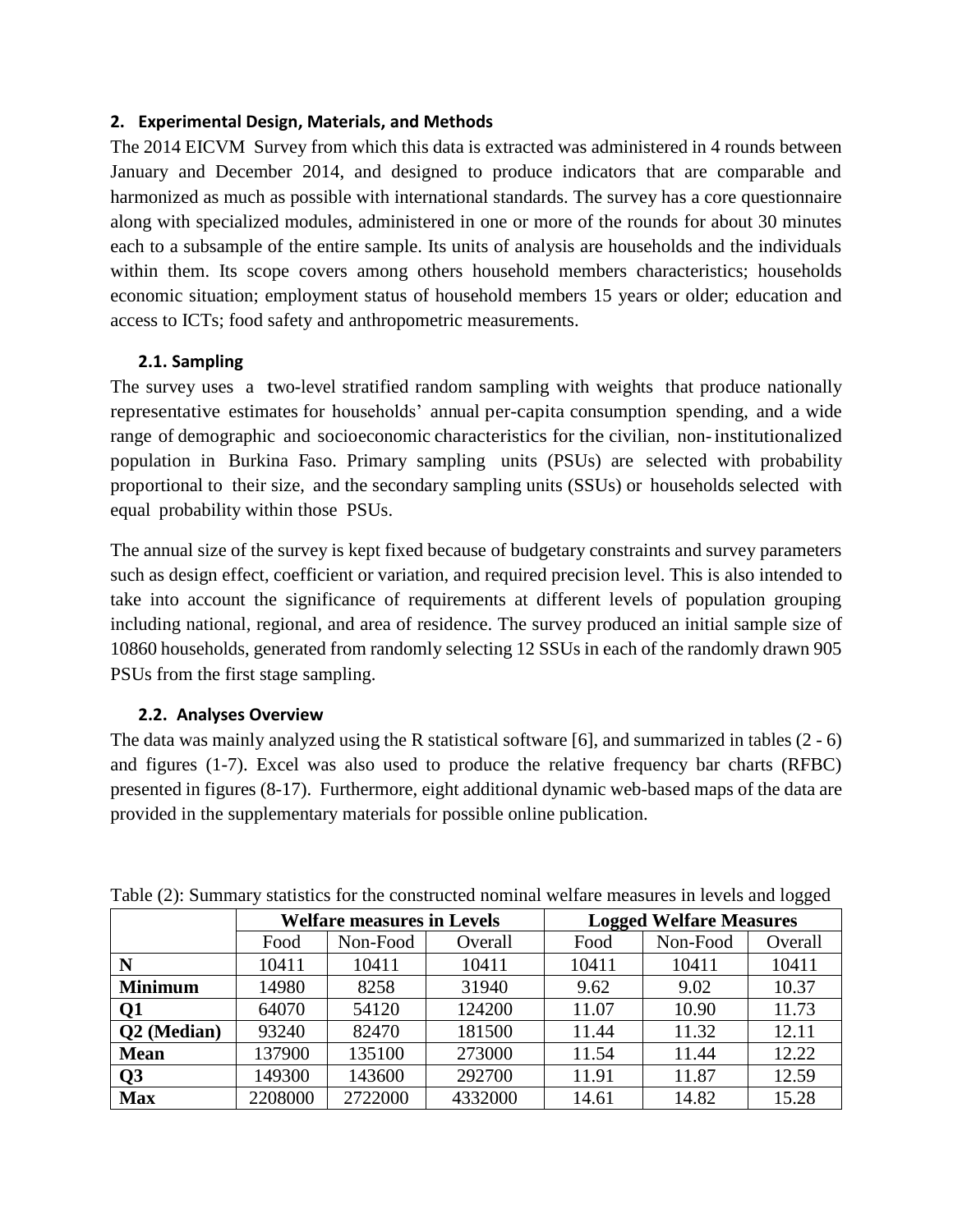As seen in table (2) and figures (1-3) welfare is highly right skewed in the country. This is true across all 3 measures of welfare, which are then fairly normal after logged transformation.



Figure (1): Histogram of per-capita food consumption spending in levels and logged



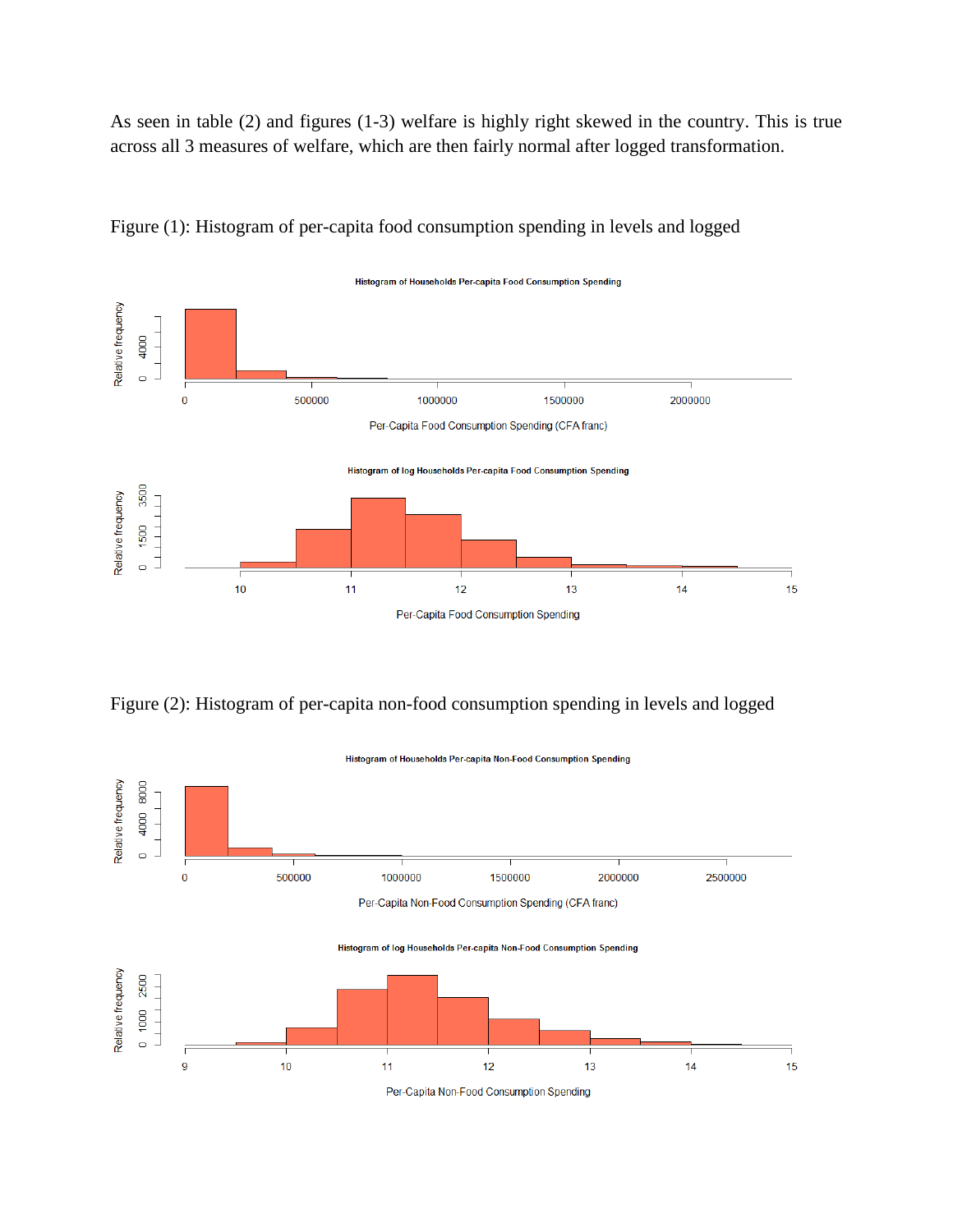

Figure (3): Histograms of overall per-capita spending in levels and logged

To further describe the levels of inequality in food wellness, non-food wellness, and overall economic well-being, we also compute the Lorenz curves presented in figures (4, 5, 6), and the inequality indices (Atkinson and Gini coefficient) presented in table (3) using the R function "LC" (see [7]).





Household Per-Capita Food Consumption Spending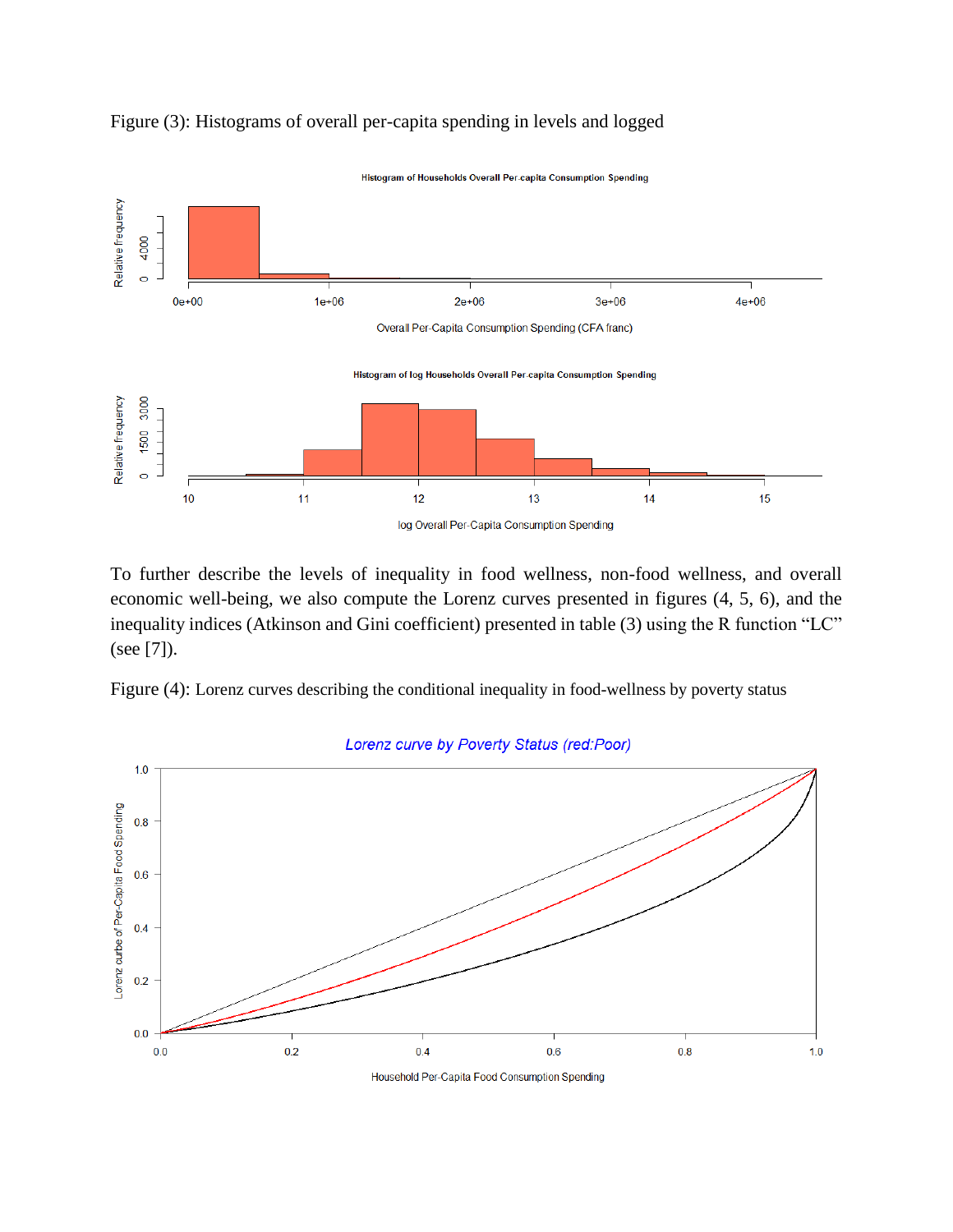



Lorenz curve by Poverty Status (red:Poor)

Figure (6): Lorenz curves describing the conditional inequality in total economic welfare by poverty status



Lorenz curve by Poverty Status (red:Poor)

Household Overall Per-Capita Consumption Spending

These graphical results by the Lorenz curves are further supported by the conditional estimates of the Atkinson and Gini inequality indices by poverty status in table (3).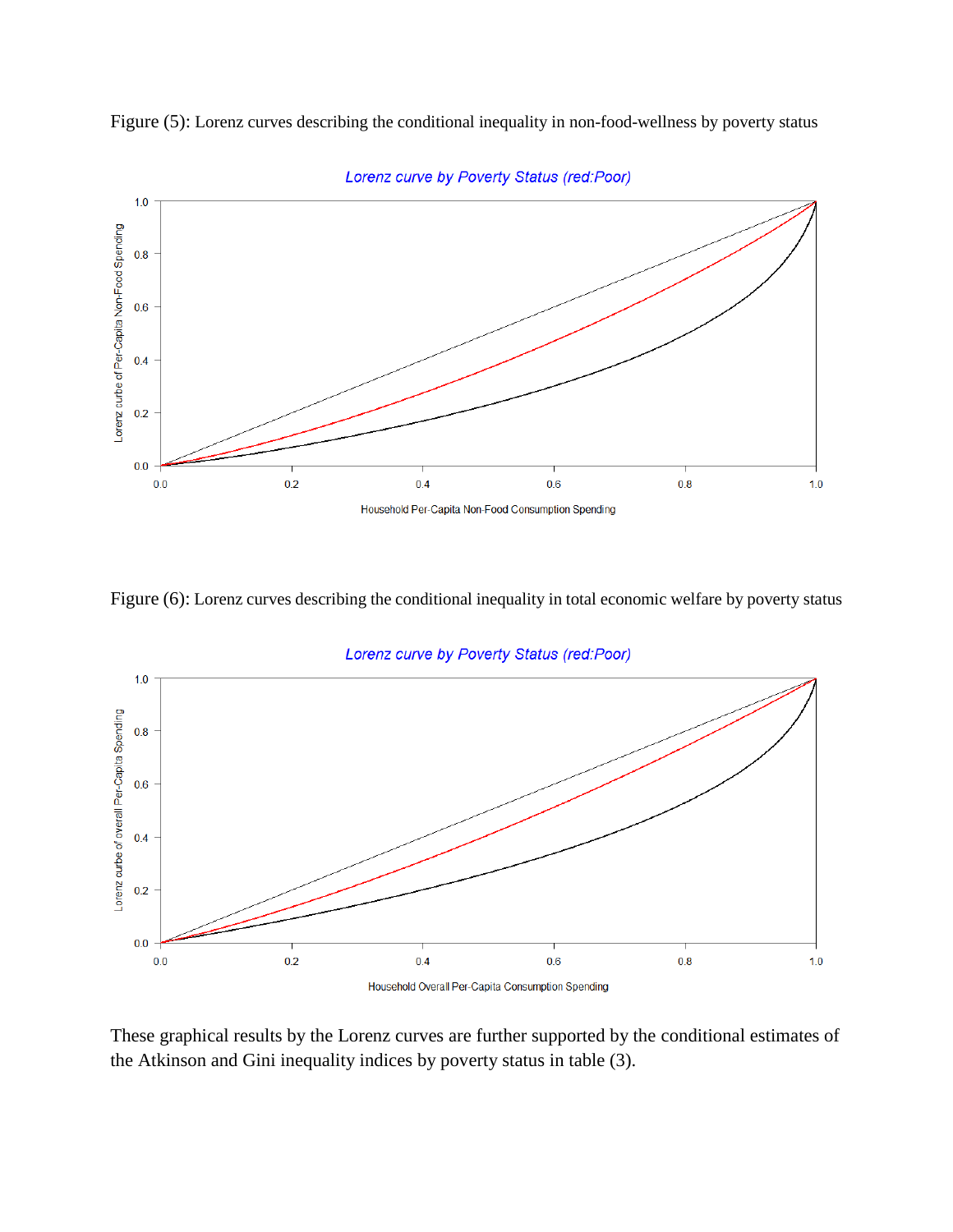|          | Food    |          | Non-Food |          | <b>Overall</b> |          |
|----------|---------|----------|----------|----------|----------------|----------|
| N        | Poor    | Non-Poor | Poor     | Non-Poor | Poor           | Non-Poor |
| 10411    |         |          | $\theta$ |          |                |          |
| Atkinson | 02.14 % | 12.54 %  | 02.78 %  | 14.75 %  | 01.32 %        | 11.66 %  |
| Gini     | 16.39 % | 37.97 %  | 18.49 %  | 42.38 %  | 12.66 %        | 36.96 %  |

Table (3): Conditional estimates of the inequality indices by poverty status

In order to compare the inequality in food-wellness to that in non-food wellness, we compute the inequality indices summarized in table (4), along with the Lorenz curves presented in figure (7).

Table (4): Unconditional estimates of the inequality indices

| $N = 10411$     | Food    | Non-Food | Overall |
|-----------------|---------|----------|---------|
| <b>Atkinson</b> | 15.25 % | 18.50 %  | 15.19 % |
| Gini            | 42.37 % | 47.51 %  | 42.73 % |

Fig (7): Lorenz curves describing the inequality in food-wellness and non-food wellness



Lorenz curve by spending/consumption type (red: Food expenditure)

Household Food vs Non-food Per-Capita Spending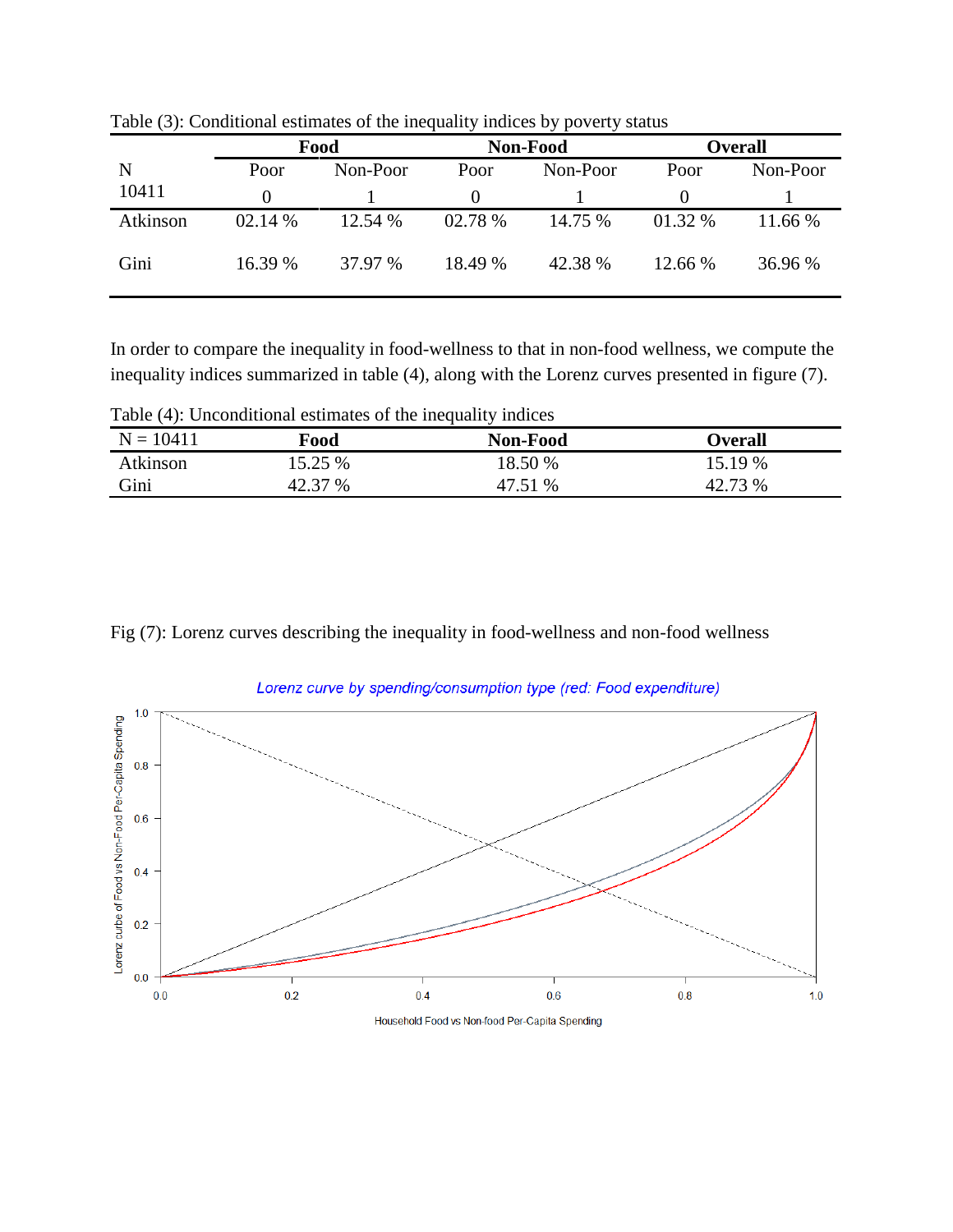The unconditional distribution of food wellness, non-food wellness, and overall welfare is summarized in table (5) below, using the poverty indices of Watts, Sen and Foster (alpha  $=$ 0), and  $\alpha$ alpha =1) (see [7]).

|                                                      | Food    | <b>Non-Food</b> | <b>Overall</b> |  |  |
|------------------------------------------------------|---------|-----------------|----------------|--|--|
| Poverty Line                                         | 130,350 | 23,180          | 153,530        |  |  |
| Watts                                                | 25.88 % | $07.12\%$       | 13.35 %        |  |  |
| Sen                                                  | 25.02 % | 07.75 %         | 14.16 %        |  |  |
| Foster ( $alpha = 0$ ) – Incidence / Headcount index | 6.62    | 3.74            | 5.74           |  |  |
| Foster ( $alpha = 1$ ) – Poverty gap index           | 55.55 % | 22.63 %         | 39.20 %        |  |  |

Table (5): Estimates of the poverty indices for all three welfare measures

Table (6) below provides the 5 number summary along with the mean values of the key quantitative variables in the data

Table (6): Descriptive Statistics of the Key Quantitative variables in the data

| Variable | Min    | Q1     | <b>Median</b> | <b>Mean</b> | Q <sub>3</sub> | Max      |
|----------|--------|--------|---------------|-------------|----------------|----------|
| hhweight | 12.79  | 93.10  | 214.40        | 232.80      | 312.50         | 1499.00  |
| hhsize   | 1.00   | 4.00   | 6.00          | 7.48        | 9.00           | 63.00    |
| hage     | 15.00  | 34.50  | 45.00         | 46.57       | 57.00          | 99.00    |
| dalim    | 54340  | 417900 | 636200        | 763900      | 956500         | 17670000 |
| dnalim   | 37690  | 350700 | 565500        | 747200      | 923100         | 9034000  |
| deptotnd | 109900 | 826800 | 1241000       | 1511000     | 1875000        | 26700000 |
| pcnorm   | 0.251  | 0.936  | 1.351         | 1.986       | 2.140          | 30.530   |

The key qualitative variables in the data are further described in figures (8 - 17) below, using relative frequency bar charts (RFBC):



Figure (8): RFBC of households' distribution across the 13 administrative regions in Burkina Faso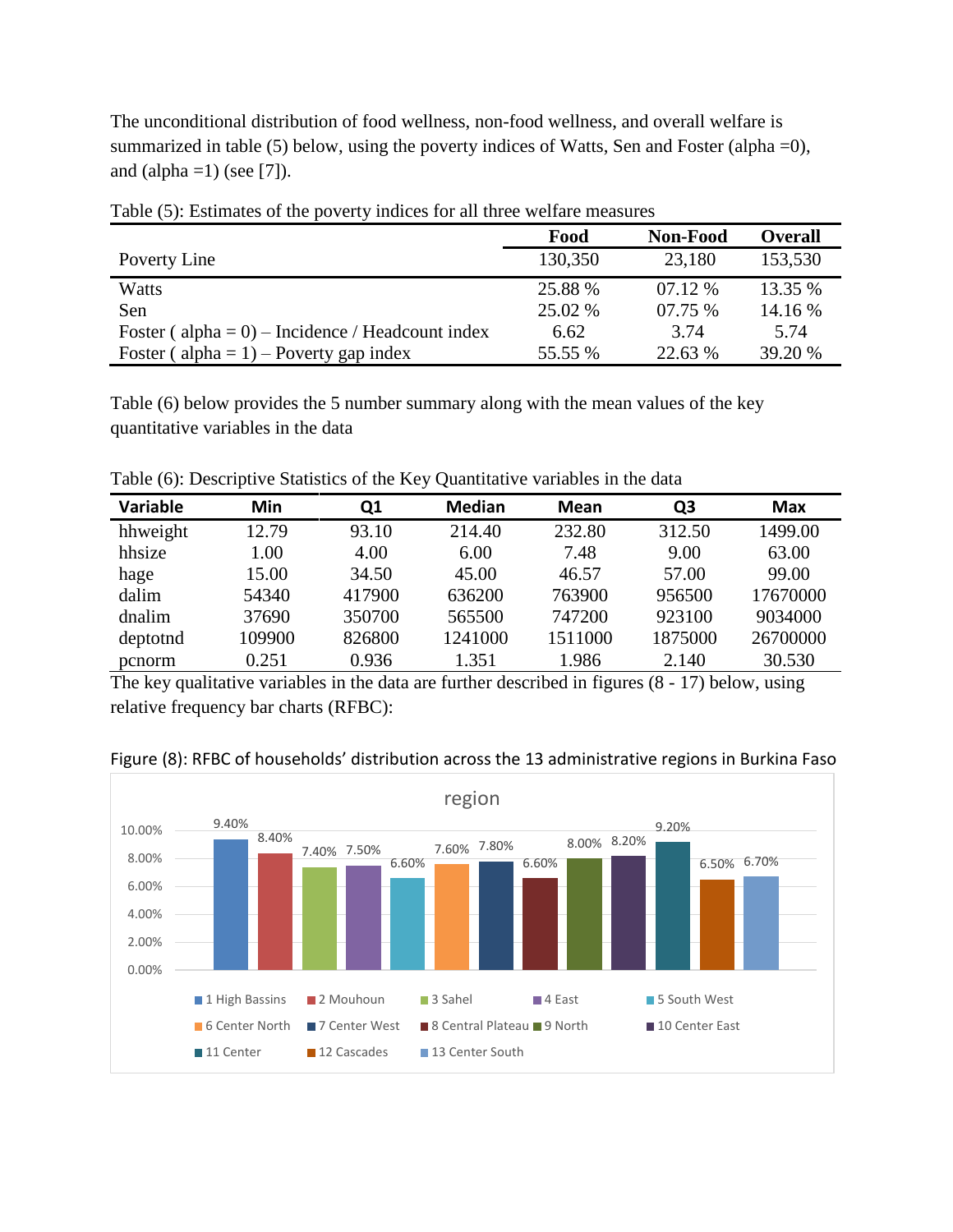

### Figure (9): RFBC of households' distribution across rural and urban areas

## Figure (10): RFBC of heads of households' gender



# Figure (11): RFBC of heads of households' marital status

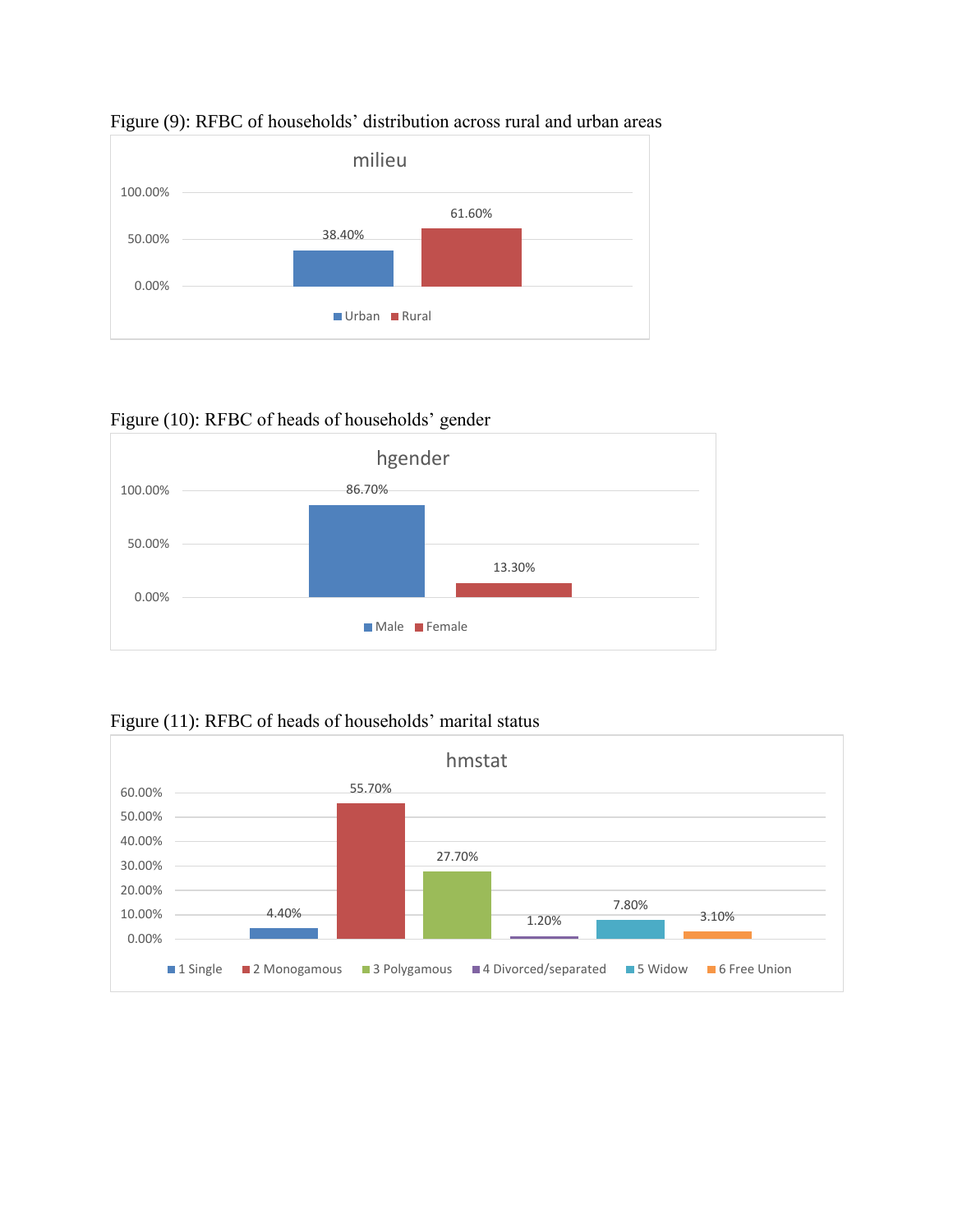

## Figure (12): RFBC of heads of households' education level







## Figure (14): RFBC of heads of households' status of occupation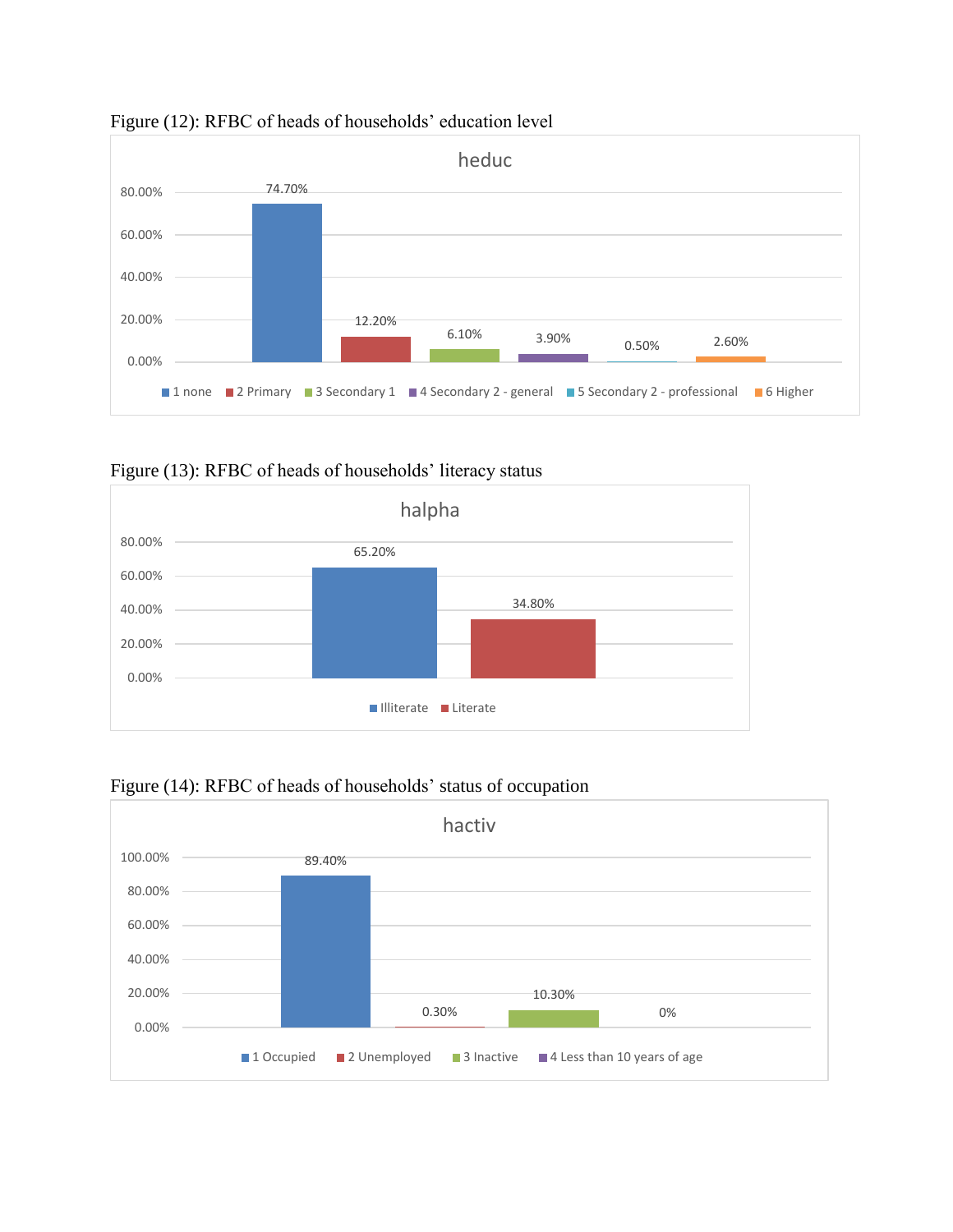

Figure (15): RFBC of heads of households' branch of activity

Figure (16): RFBC of heads of households' institutional sector of activity





Figure (17): RFBC of heads of households' socio-economic status